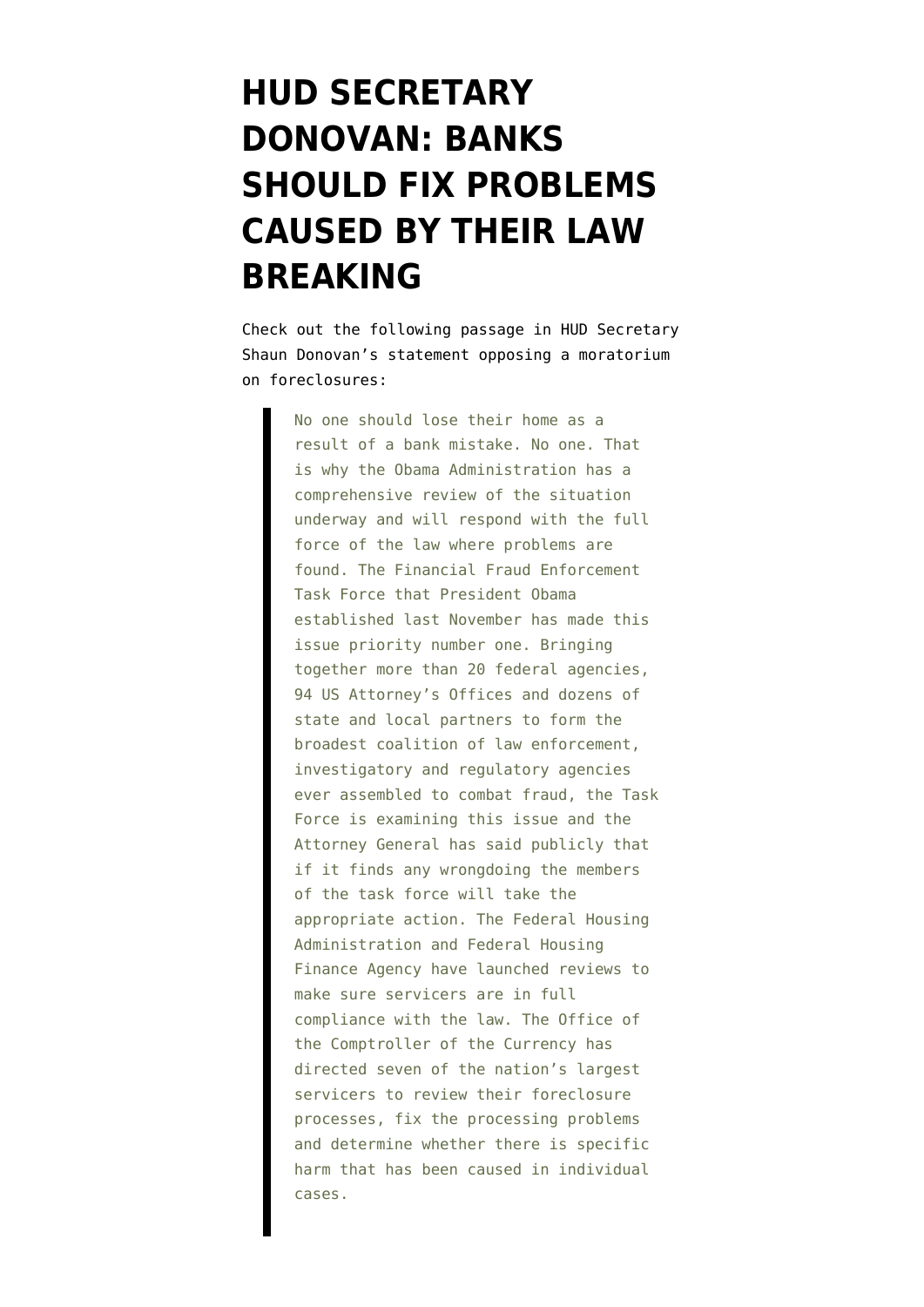The message all these institutions are sending is the same: banks must follow the law — and those that haven't should immediately fix what is wrong. [my emphasis]

Donovan offers a list of government agencies which have regulatory and legal authority to penalize the banks, but ultimately says that the banks themselves will be directed to police themselves.

The message these regulatory and law enforcement agencies are sending, Donovan says, is that the banks that haven't followed the law should immediately fix what is wrong. Not, "the banks that haven't followed the law should be prosecuted." But "the banks that haven't followed the law should make it right on their own."

And while Donovan brags that the Financial Fraud Enforcement Task Force has been on the job for almost a year, it has done nothing about the multiple bank employees who have given sworn dispositions admitting to committing fraud on courts.

But that's not all that surprising. After all, Donovan is also propagating the myth that this systemic fraud is just bank "mistakes."

The rest of Donovan's statement is no better. It tries to personalize the harm that hypothetically would result from a moratorium. But the examples make no sense and all basically assume that banks owning properties lead to declining property values; if that's the case, then let's crack down on deadbeat bank landlords. And it certainly misunderstands how a generalized problem with titles–the Administration's refusal to address the underlying problem–will affect the housing market a lot more than a delay to address to address that underlying problem.

It all appears to be further indication that the Administration hopes that by letting the banks